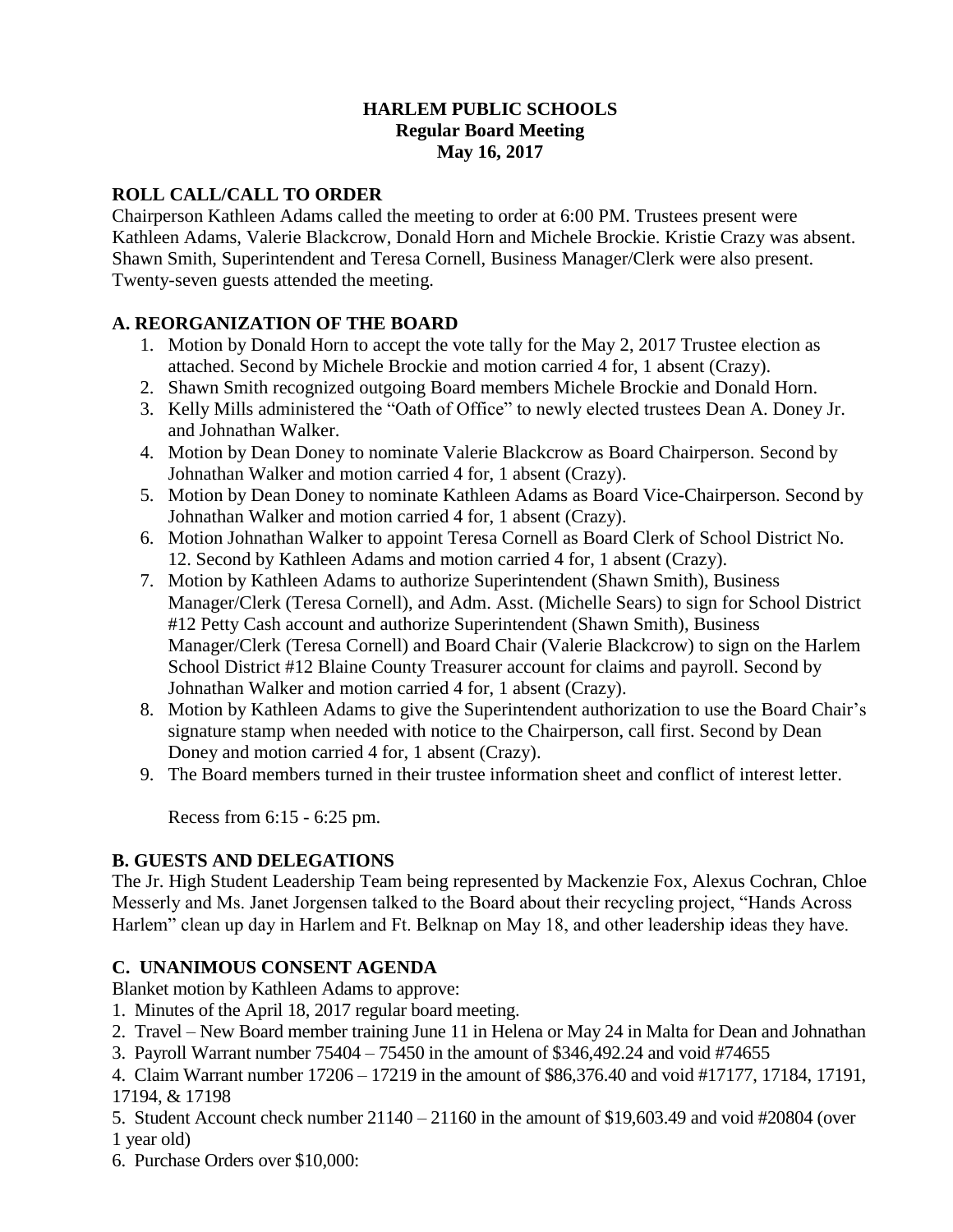- EF Tours PO# 16170350 Travel payment from Travel Club \$11,810.59
- $\bullet$  Misc Vendors PO# 61442 Computers, printers, chrome books and carts \$22,000
- Triangle Communications PO# 60024 Telephone and Internet Services for all year (ongoing thru June 2017) - \$13,759.43 so far.
- NorthWestern Energy Change all lighting to LED Elementary School =  $$15,510$  and Jr/Sr High  $= $24,975$ . Will pay for itself in energy savings in less than 3 years.

Second by Dean Doney and motion carried 4 for, 1 absent (Crazy).

#### **D. PROGRAM REPORTS**

Shawn Smith presented information on the Gear Up School statistic survey. Shawn Smith has accepted the resignation of Kyli Kropf as High School English Teacher. Shawn Smith, Teresa Cornell, Doug Komrosky, Janet Jorgensen, Shiloh Seymour and Doreen Warren reviewed their written reports.

#### **E. REQUEST FOR WAIVER OF KINDERGARTEN AGE REQUIREMENT**

Motion by Dean Doney to approve the request for a waiver of the age requirement for the grandson of John Filesteel Sr. Second by Johnathan Walker and motion carried 4 for, 1 absent (Crazy).

### **F. HEALTH INSURANCE RENEWAL**

Motion by Kathleen Adams to accept the renewal plan rates from Blue Cross Blue Shield direct for health insurance, The Hartford for group retiree insurance plan (for retirees  $> 65$ ) and Guardian for dental, vision, Life/AD&D and disability insurance for the 2017-18 school year. The plan will be from September 1, 2017 through August 31, 2018. Second by Dean Doney and motion carried 4 for, 1 absent (Crazy).

#### **G. FEDERAL/STATE PROGRAMS PARTICIPATION**

Motion by Johnathan Walker to approve participation in all Federal and State Programs for the 2017-18 school year including: Title I, Title II-Part A, Title II-Part D, Title III, Title IV-Part A, Title V-Part A, Title VI-Part B, Title VII-Indian Education, IDEA-Part B, State Vo-Ed, Advancing Ag Ed, Graduation Matters, Gear Up, Carl Perkins, 21<sup>st</sup> Century Community Learning, Bear Paw Coop Sub-Grant, JOM, Impact Aid, and any other federal and state grant awarded. Second by Kathleen Adams and motion carried 4 for, 1 absent (Crazy).

#### **H. TRANSPORTATION REPORT APPROVAL TR-5 AND TR-6**

Motion by Dean Doney to approve the 2<sup>nd</sup> semester 2016-17 TR-5 and TR-6 reports for Harlem Elementary and Harlem High School. Second by Johnathan Walker and motion carried 4 for, 1 absent (Crazy).

#### **I. MTSBA-MHSA-NAFIS-IISM-INDIAN SCHOOL BOARD CAUCUS AND OTHER MEMBERSHIPS**

Motion by Kathleen Adams to approve the following memberships for 2017-18:

- MTSBA (MT School Boards Assoc.) \$6,060.50
- MHSA (MT High School Assoc.) \$3,980
- NAFIS (Nat'l Assoc. of Federally Impacted Schools) \$3,977
- IISM (Indian Impacted Schools of MT) \$3,900
- Indian School Board Caucus \$3,026
- Montana Cooperative Services \$555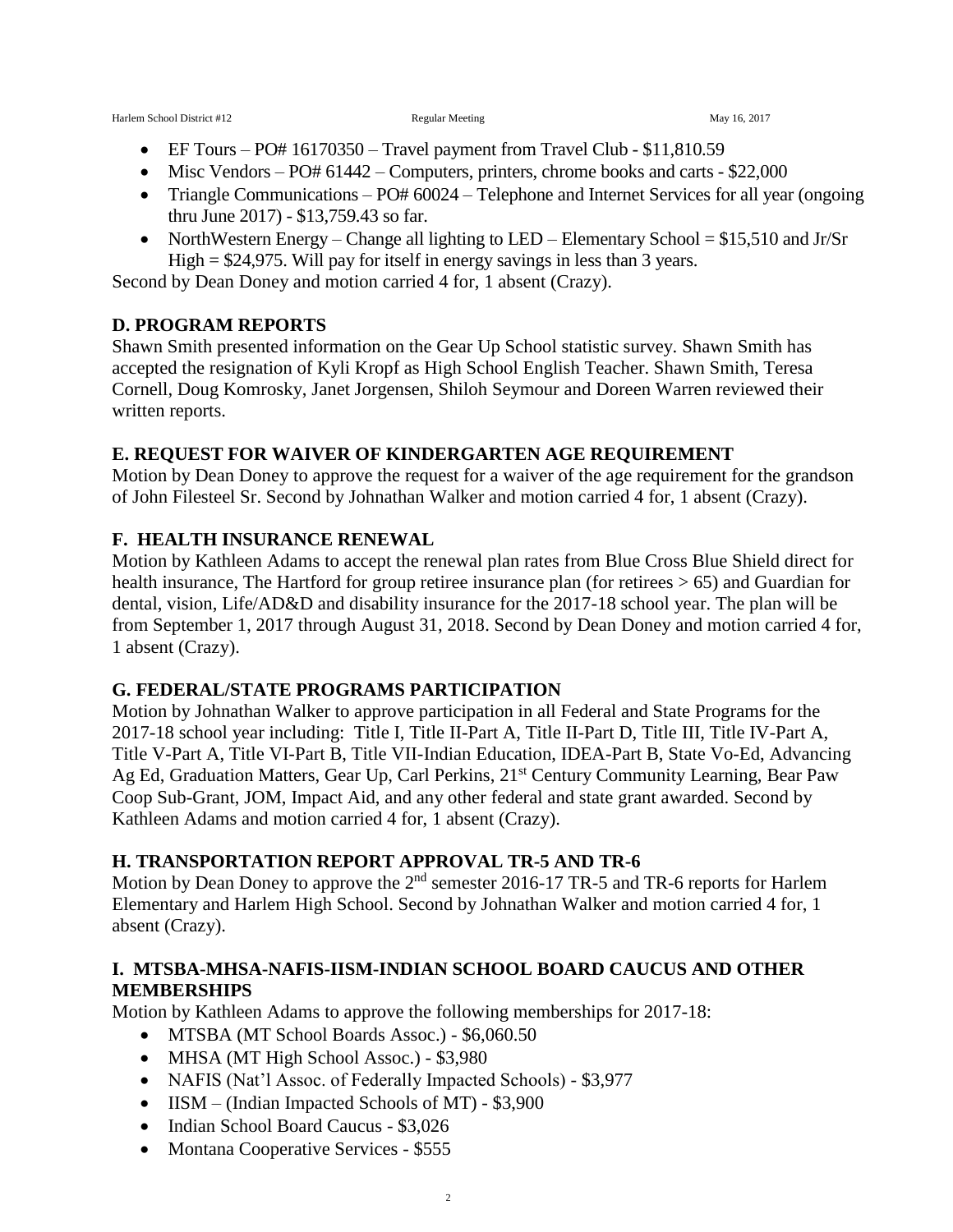- AdvanEd (Advance Education, Inc. Accreditation Fees) \$900
- Bear Paw Cooperative \$27,053.22.

Second by Dean Doney and motion carried 4 for, 1 absent (Crazy).

#### **J. HOUSING APPLICATION RECOMMENDATIONS**

Motion by Kathleen Adams to follow the recommendation of the committee to limit the length of occupancy in any school housing unit to five years for any new or existing tenants, except any tenants with over five years, as of the 16-17 school year, will have two years to seek other housing arrangements. Second by Johnathan Walker. During discussion Doreen Warren pointed out that as the motion stands, she would only get one year instead of two to seek other housing. Motion **failed** 4 against, 1 absent (Crazy).

Motion by Kathleen Adams to follow the recommendation of the committee to limit the length of occupancy in any school housing unit to five years for any new or existing tenants, except any tenants with over five years, as of the 17-18 school year, will have two years to seek other housing arrangements. Second by Dean Doney and motion carried 4 for, 1 absent (Crazy).

Recess 7:57 – 8:05 pm.

Motion by Johnathan Walker to follow the recommendation of the committee to give first priority to Erica Collins and 2<sup>nd</sup> priority to Kristin Landre for the one housing unit we have available right now. Second by Kathleen Adams and motion carried 4 for, 1 absent (Crazy).

# **K. APPROVAL FOR 6TH GRADE MOVE TO JR/SR HIGH SCHOOL**

Motion by Kathleen Adams to approve the  $6<sup>th</sup>$  grade move to Jr/Sr High school beginning with the 2017-18 S.Y. Second by Johnathan Walker and motion **failed**, 2 for (Adams, Walker), 2 against (Blackcrow, Doney), 1 absent (Crazy).

#### **L. RESIGNATION OF KRISTI CRAZY, SCHOOL BOARD TRUSTEE**

Motion by Dean Doney to accept the resignation of Kristie Crazy as School Board Trustee effective immediately. Second by Kathleen Adams and motion carried 4 for, 1 absent (Crazy).

#### **M. HIRE COACHES/EXTRA-CURRICULAR POSITIONS**

Motion by Johnathan Walker to approve Kim Faulkinberry as Head Volleyball coach for SY 2017- 18 as per the CBA. Second by Dean Doney and motion carried 4 for, 1 vacant.

Motion by Kathleen Adams to approve Hope Speakthunder as Head Cross Country coach for SY 2017-18 as per the CBA. Second by Dean Doney and motion carried 4 for, 1 vacant.

#### **N. HIRE 2017 SUMMER ACADEMY STAFF**

Motion by Johnathan Walker to hire:

- Bonnie Nesslar for 2017 part time (4 hrs/day) J.H. Summer Academy teacher @ \$25/hr. from May 30 – June 16, 2017.
- Eleanor Doucette for 2017 part time (4 hrs/day) J.H. Summer Academy teacher @ \$25/hr. from May 30 – June 16, 2017.
- Hope Speakthunder for 2017 part time (4 hrs/day) H.S. Summer Academy teacher @ \$25/hr. from May 30 – June 16, 2017.